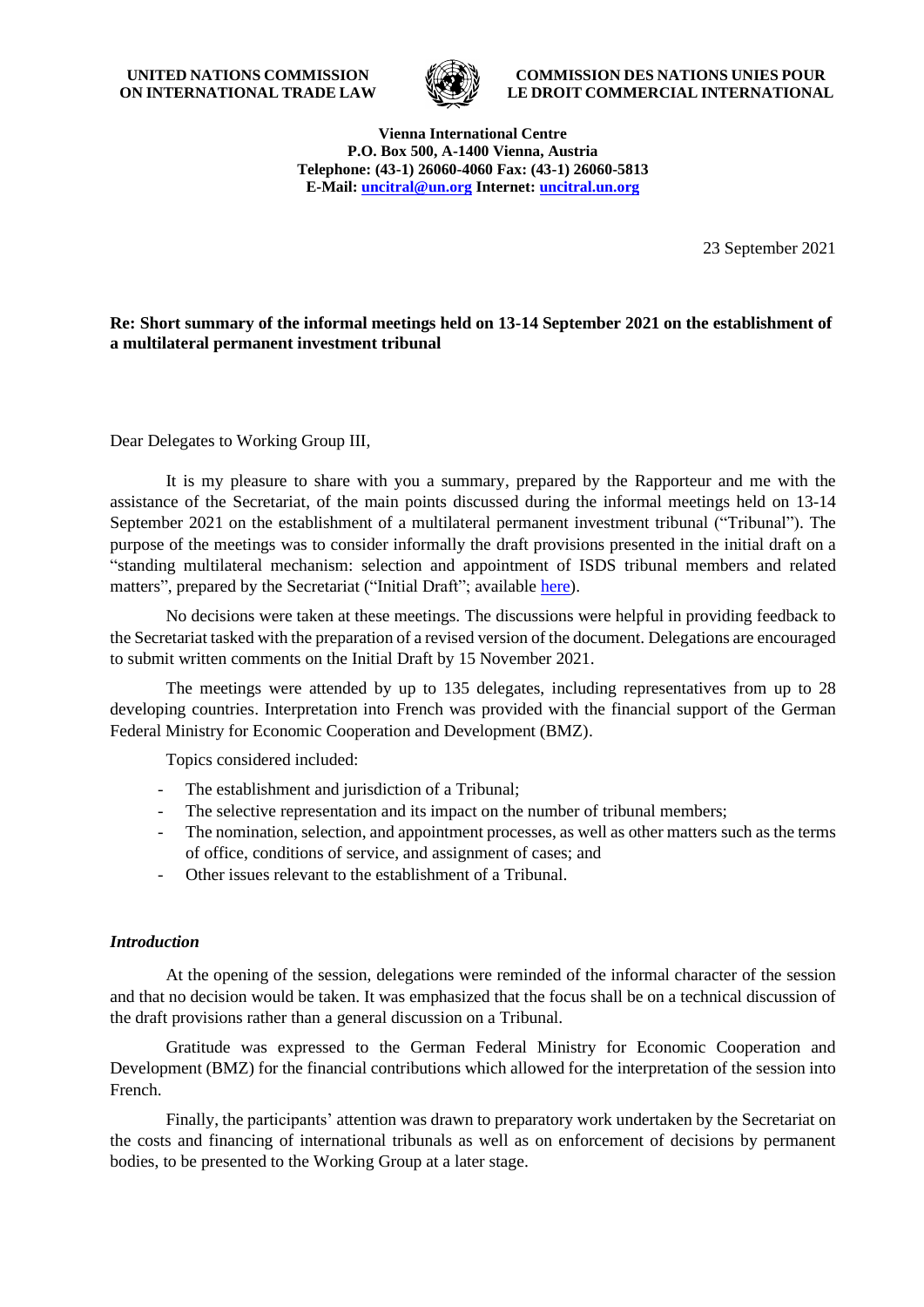### *The establishment and jurisdiction of a Tribunal*

A number of comments and suggestions were made by participants on the draft provisions concerning the establishment, jurisdiction and governance of a Tribunal (see paragraphs 7 to 11 of the Initial Draft).

On draft provision 2 on jurisdiction:

- Participants discussed the proposed scope of the draft jurisdiction provision, which extends to disputes arising out of an investment between and investor and a State, regardless of the underlying instrument (investment treaty, investment law or contract). It was said that certainty should be provided as to when a dispute should be submitted to the Tribunal and when to a local court. It was also suggested that the Tribunal could hear different types of disputes, including State-to-State disputes. It was said that the Tribunal should remain a truly multialteral body hearing international cases.
- Participants commented on the draft consent mechanism and suggested that it should encompass the consent of investors as parties to the disputes (and that it should not be limited to the consent by treaty Parties, for instance). It was clarified that nothing in the provision was meant to limit the possibility for disputing parties to submit their dispute to the Tribunal.
- It was further suggested to clarify whether the Tribunal should have jurisdiction over counterclaims by States, as the current wording of the draft provision allowed for this interpretation. It was questionned whether, in the rare case where a State would bring a claim against an investor, the consent of the investor would be required for the tribunal to have jurisdiction.
- It was said that a default rule could be estalished to determine the dispute settlement regime that would apply (international arbitration or the Tribunal mechanism) where needed.
- It was also said that the use of the notion of "investment" in the draft provision may result in a "double key-hole" test, as many investment treaties already contain the requirement of "investment", and that this should be avoided.

On draft provision 3 on governance structure:

- Participants considered it useful to determine which rules of procedure should be adopted by the Committee of the Parties (as provided in draft provision 3) and which ones should be delegated to the Tribunal.
- It was said that a balance should be found, as on one hand, the development of detailed procedural rules in the Committee of the Parties could result in paralyzing the body, and on the other hand, it might be problematic to delegate the determination of important issues to the Tribunal without providing for a control mechanism. It was said that flexibility should be provided to the Tribunal regarding organizational matters.
- Reference was made to the advisory centre, and whether it should have its own structure or should be included into the governance structure.
- The question of decision-making requirements was raised, in particular whether a decision of the Committee of the Parties would require a simple majority, two-thirds majority or consensus and if this might need to be already specified in the draft provision. In that respect, it was said that it would be useful to expand on the meaning of the word "adopt" in article 3, paragraph 2.
- It was said that it would be useful to strengthen the provisions on the governance structure and, for instance, to group all provisions regarding the president of the Tribunal under one article.

#### *Selective representation and its impact on the number of Tribunal members*

On selective representation and its impact on the number of Tribunal members, as described in paragraphs 12 to 22 of the Initial Draft, the following comments and suggestions were made by participants:

On draft provision 4 on the number of Tribunal members: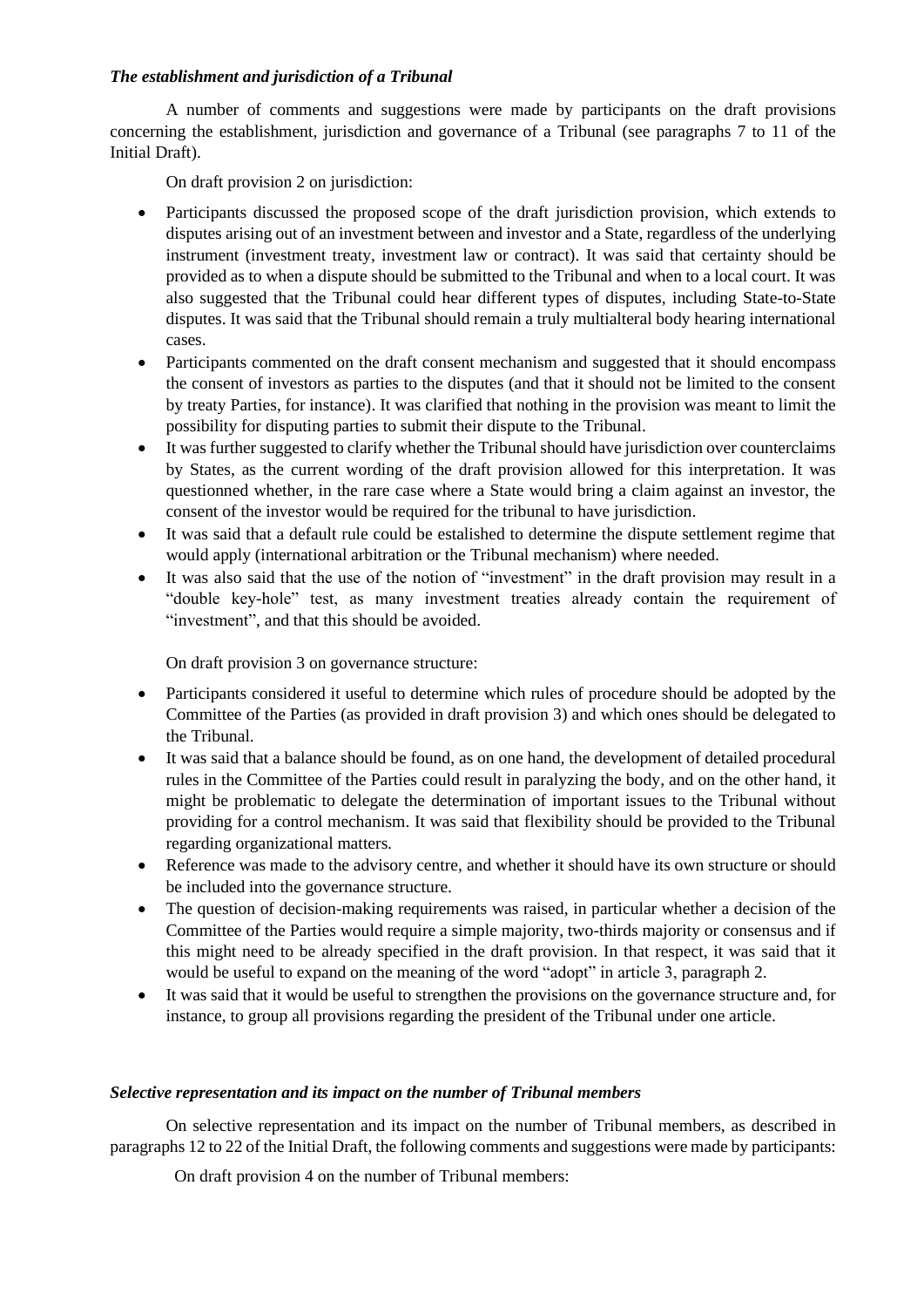- Participants discussed the options in the draft provision. It was said that draft option 1, variant 3 would be a good way forward, but that it should be combined with option 2 (proposal of the presidency).
- The criteria for the adjustment of the number of members of the Tribunal over time were discussed and the question was raised if a formula should or could be defined.
- Participants discussed the qualifications and other requirements to be met by judges, and it was suggested to carefully consider the different facets of diversity, particularly regional and national diversity and especially in the initial period of establishment of the Tribunal.
- The question was raised how the requirements for tribunal members in this provision would relate to the draft code of conduct for adjudicators.
- Participants also discussed the requirement that tribunal members "possess the qualifications required in their respective countries for appointment to the highest judicial office", a condition also found in the ICJ Statutes.
- It was said that, while a high standard should be applied to the appointment of tribunal members, if the threshold for the qualification of tribunal members was set too high, this might create entry barriers for younger members of the arbitral community and have negative consequences for diversity in the long term.
- It was said that the requirements for tribunal members take into account the experience practitioners of public international law practitioners, which may not follow a judicial office track. It was suggested to also refer to "jurisconsults of recognized competence in international law" as a requirement, a criterion also found in the ICJ Statute, in order to expand the scope of persons who could qualify to become a tribunal member.
- It was suggested that, in the event of a two-tier tribunal, different requirements could be developed for the first-instance and appellate levels.
- It was said that having full-time tribunal members was the only way to ensure complete impartiality and independence, although provisional part-time arrangements could be considered in the initial phase of operation of the Tribunal to provide for flexibility to adapt to the case load of the Tribunal.

On draft provision 5 on ad hoc tribunal members:

- It was said that the participation by junior professionals and ad hoc judges could be further considered.
- However, it was said that this may not go far enough to address concerns regarding diversity and inclusiveness, including in the long run. Questions were raised over how junior professionals could be meaningfully involved.
- Participants discussed the potential impact of ad hoc Tribunal members, raising questions of party autonomy, duration and the related costs.
- Concerns were expressed that allowing for the participation of ad hoc members could lead to the development of the Tribunal towards a "hybrid model" rather than a permanent mechanism.

# *The nomination, selection, and appointment of Tribunal members*

Participants expressed a number of views regarding the nomination, selection, and appointment of Tribunal members, consideration of which can be found in paragraphs 23 to 41 of the Initial Draft.

On draft provision 6 on the nomination of candidates:

- Comments were made on the general impact of a permanent Tribunal and the limitation of party autonomy on investor-State dispute settlement.
- It was said that a robust appointment system was crucial and that the introduction of an open and transparent mechanism for nomination and an independent selection panel could discourage a politicization of the process. It was suggested that for the nomination phase, options 1 and 2 could be combined so that States would maintain the possibility to nominate Tribunal members, but individuals could also apply directly.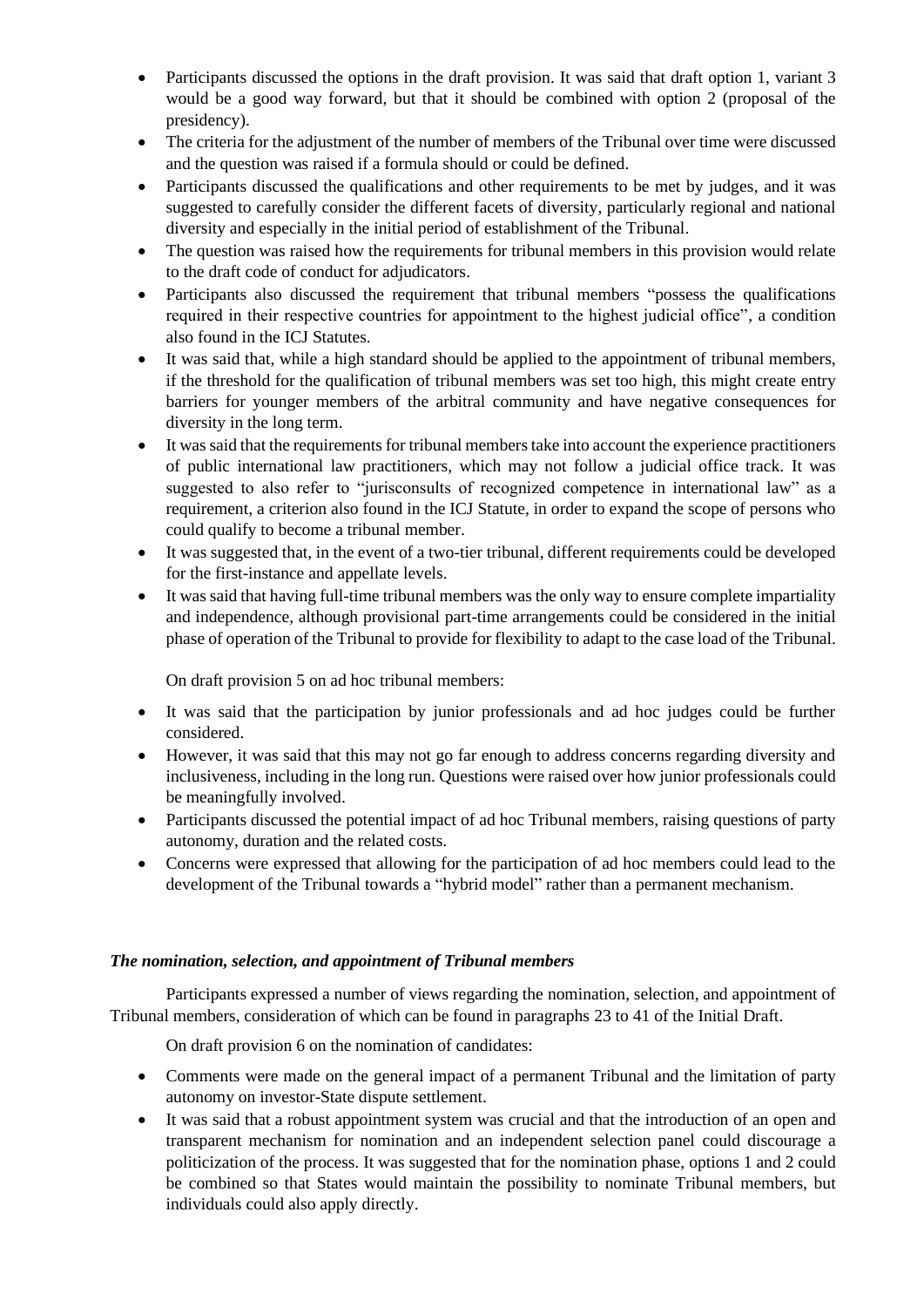- It was said that the self-nomination process envisaged in option 2 may lack accountability and it was questioned whether it should be instead discussed as an option available for States only in their own selection process.
- The participants further discussed the role of regional groups in the nomination process and it was suggested to consider further the development of a mechanism to ensure diversity.
- It was suggested to indicate that the States "shall" consult representatives of the civil society and other stakeholders, instead of merely having hortatory language.

On draft provision 7 on a selection panel:

- It was said that the introduction of an independent selection panel process could help to ensure a high level of qualification of adjudicators. However, it was also said that such a process may not be sufficient to ensure the diversity of Tribunal members, especially if there was only a small number of Parties to the Tribunal.
- It was suggested that an external entity e.g. the president of the ICJ, also could be involved to confirm that members on panels meet the requirements. It was said that private stakeholders should be included in the process and it was suggested that reference could be made to ICSID/PCA in the selection of panellists in light of their expertise in this regard. It was said that diversity also in the selection panel was important.
- Questions were raised with regard to the status of and a potential remuneration for members of the selection panel. It was suggested that the Committee of Parties could be tasked with drafting further rules and financial provisions regarding the panel and that the related costs could be attributed to the general budget of the Tribunal.

On draft provision 8 on appointment (election):

- It was said that the provisions or rules governing the appointment process would have to ensure the diversity of Tribunal members and that diversity referred to gender, geography and legal systems. Some delegations also referred to age and language as additional criteria.
- It was said that the current wording of draft provision 8 might not suffice to ensure diversity, as States might appoint candidates that are not their nationals.
- It was suggested to develop further ideas to ensure fair geographical representation in the Tribunal. A question arose relating to dual nationals as potential appointees if reference were to be made to nationality.
- It was further suggested to develop separate appointment mechanisms for first instance and appeal mechanisms. It was said that the criteria for members of the appeal mechanism could go beyond the requirement of adjudicatory experience.

# *Terms of office, conditions of service, and assignment for cases*

Participants discussed the terms of office, conditions of service, and assignment for cases, on the basis of paragraphs 42 to 58 of the Initial Draft.

On draft provision 9 on the terms of office, renewal, and removal:

- It was said that renewable terms are not considered anymore as a viable option in international courts and that long non-renewable term models are preferable. It was also said that the nonrenewable term would avoid outside pressure from the appointing entities on the Tribunal members.
- The length of the term was discussed. A staggered term model was suggested, as was the idea of "junior" observers of the Tribunal, taking into account the issue of institutional memory.
- It was said that it was not clear what substantial misconduct would mean, and the question was raised whether, in this regard, there should be an explicit link to draft provision 10.